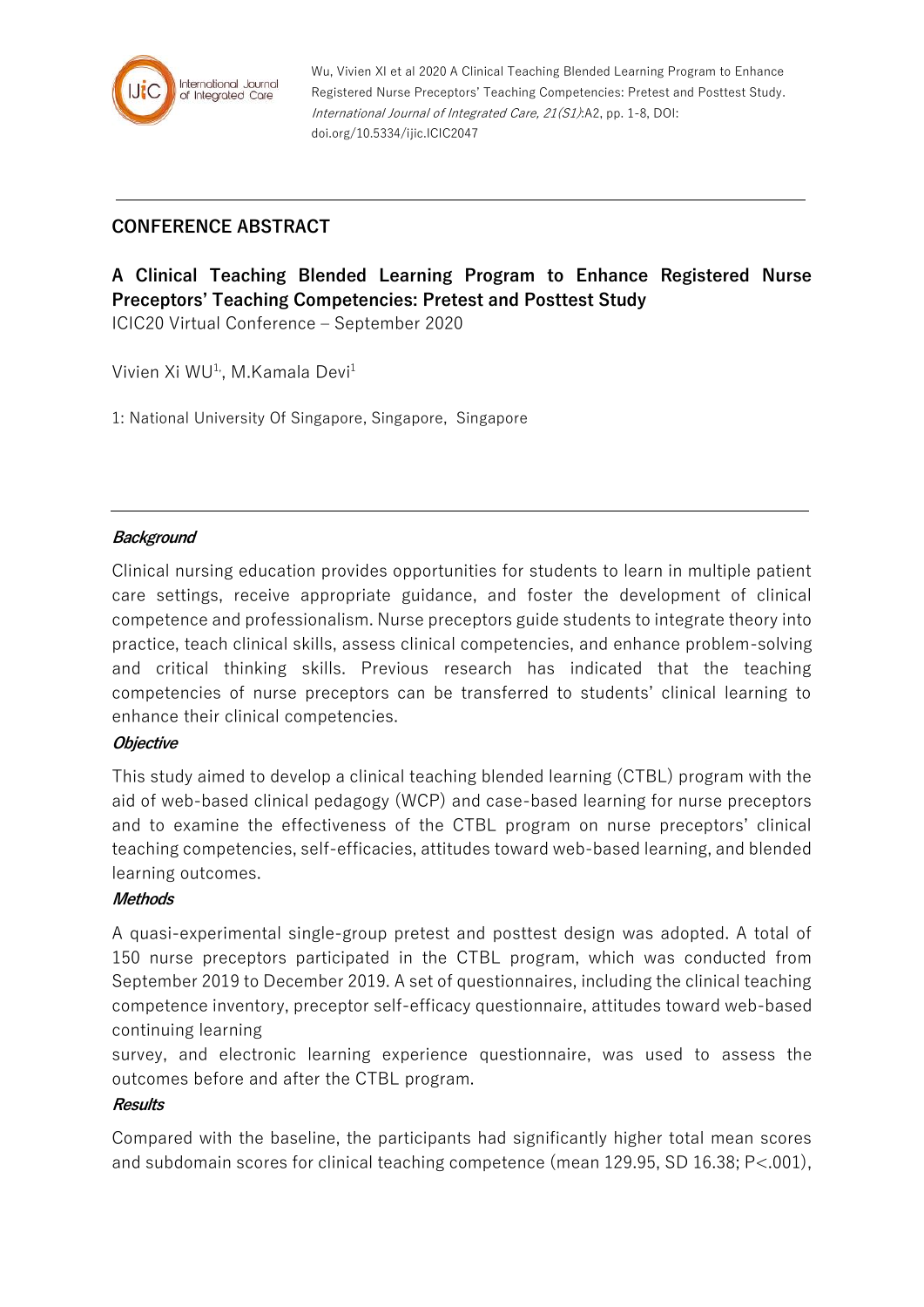self-efficacy (mean 70.40, SD 9.35; P<.001), attitudes toward web-based continuing learning (mean 84.68, SD 14.76; P<.001), and blended learning outcomes (mean 122.13, SD 14.86; P<.001) after the CTBL program.

Conclusions: The CTBL program provides a comprehensive coverage of clinical teaching pedagogy and assessment strategies. The combination of the WCP and case-based approach provides a variety of learning modes to fit into the diverse learning needs of the preceptors. The CTBL program allows the preceptors to receive direct feedback from the facilitators during face-to-face sessions. Preceptors also gave feedback that the webbased workload is manageable. This study provides evidence that the CTBL program increases the clinical teaching competencies and self-efficacies of the preceptors and promotes positive attitudes toward web-based learning and better blended learning outcomes. The health care organization can consider the integration of flexible learning and intellect platforms for preceptorship education.